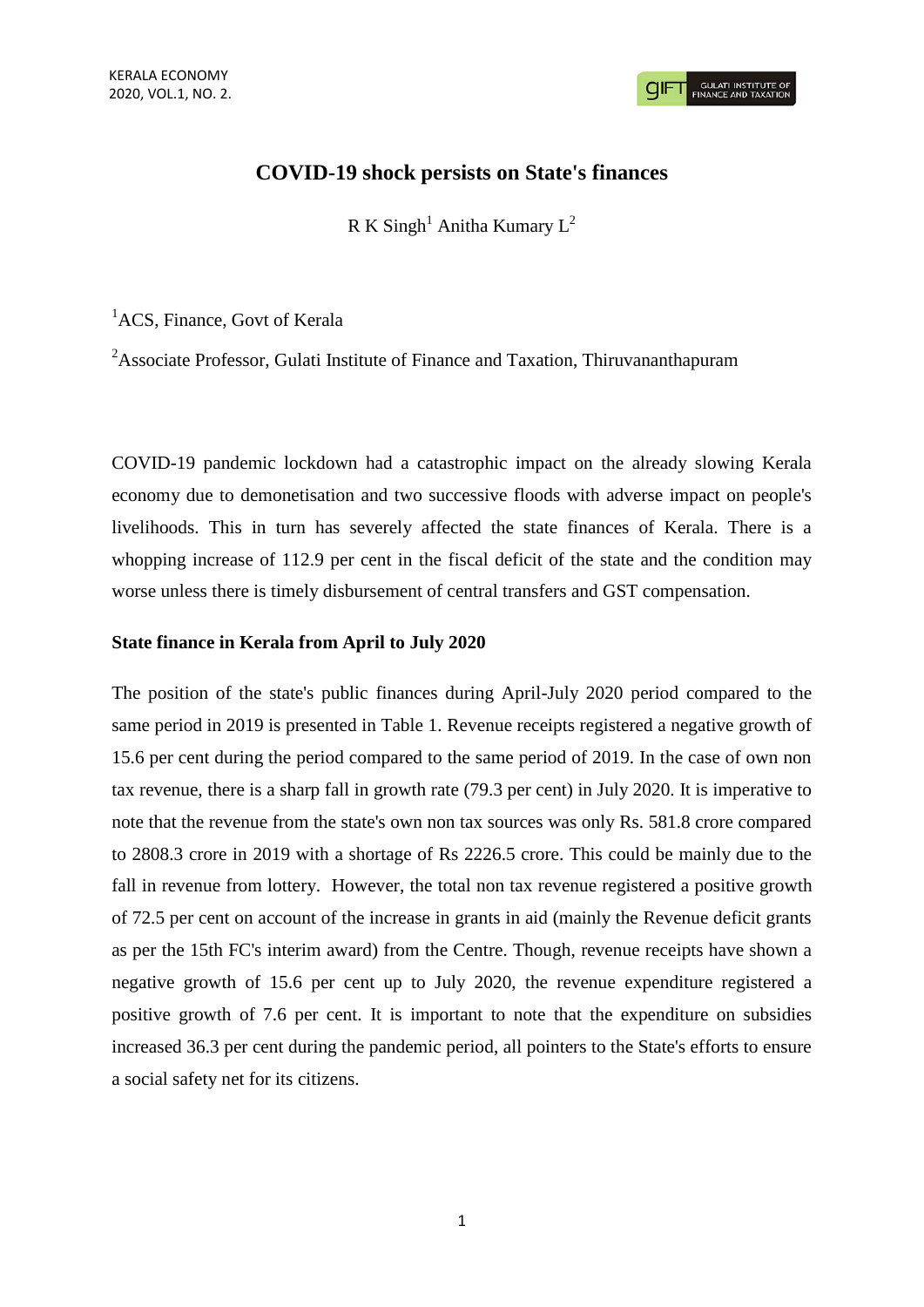KERALA ECONOMY

### **Deficit position**

The adverse fiscal status of a State is usually reflected on the deficit position. The recorded revenue deficit has been Rs. 17,615 crore for April-July 2020 with a hike of Rs 6383.4 crore compared to the same period in 2019. The recorded growth was as high as 57 per cent. The fiscal deficit, however, registered a lower growth of only 52.5 per cent. This clearly indicates the increase in the borrowing and other liabilities. On the liability side there has been a whopping increase of 52.5 per cent.

| S1.<br>No.     | Description                                  | April- July<br>2020 | April-July<br>2019 | Revenue<br>Difference | Growth<br>rate<br>(Percent) |
|----------------|----------------------------------------------|---------------------|--------------------|-----------------------|-----------------------------|
| 1              | Revenue receipts $(a+b)$                     | 20091.1             | 23800.4            | $-3709.4$             | $-15.6$                     |
| a)             | Tax revenue                                  | 12071.8             | 19240.4            | 7168.7                | $-37.3$                     |
| b)             | Non-tax revenue                              | 8019.3              | 4650               | 3369.3                | 72.5                        |
| $\overline{2}$ | Capital receipts                             | 21559.1             | 14509.4            | 7049.7                | 48.6                        |
| 2a             | Borrowings & other liabilities               | 21489               | 14088.9            | 7400.1                | 52.5                        |
| 3              | Total receipts $(1+2)$                       | 41650.2             | 38309.8            | 3340.3                | 8.7                         |
| 4              | Revenue expenditure                          | 37706.2             | 35032.2            | 2674                  | 7.6                         |
| 4(a)           | Expenditure on interest payment              | 4924.5              | 4597.2             | 327.4                 | 7.1                         |
| 4(b)           | Expenditure on salaries and wages            | 8910.9              | 11661.6            | $-2750.7$             | $-23.6$                     |
| 4(c)           | Expenditure on pension                       | 5810.3              | 6916.7             | $-1106.4$             | $-16$                       |
| 4(d)           | <b>Expenditure on Subsidy</b>                | 803.8               | 589.5              | 214.3                 | 36.3                        |
| 5              | Capital expenditure                          | 3068.1              | 2788.6             | 279.5                 | 10                          |
| 5(a)           | Expenditure on capital account               | 3040.9              | 2750               | 290.9                 | 10.6                        |
| 6              | Sector wise expenditure*                     | 38246.3             | 36306.1            | 1940.2                | 5.3                         |
| $\overline{7}$ | Total expenditure $(4+5)$                    | 40774.3             | 37920.8            | 2853.5                | 7.5                         |
| 8              | Revenue surplus $(+)/\text{deficit}(-)(1-4)$ | $-17615$            | $-11231.7$         | $-6383.4$             | 56.8                        |
| 9              | Fiscal surplus/deficit                       | $-21489$            | $-14088.9$         | $-7400.1$             | 52.5                        |
| 10             | Primary deficit (9-4a)                       | $-16564$            | $-9491.8$          | $-7072.7$             | 74.5                        |

**Table 1.** State finance in Kerala: April-July 2020 over April-July 2019 (Rs. in Crore)

\*Sector wise expenditure include general, Social, Economic sectors and Grants-in-aidcontributions

Source: Computed from C&AG Data

# **State's own tax revenue**

The COVID-19 pandemic had its adverse impact on the tax revenue collection of the State. Tax revenue registered a southward growth of 37.3 per cent during April-July 2020 compared to the same months of 2019 (Table 2). All the components of tax revenue showed a declining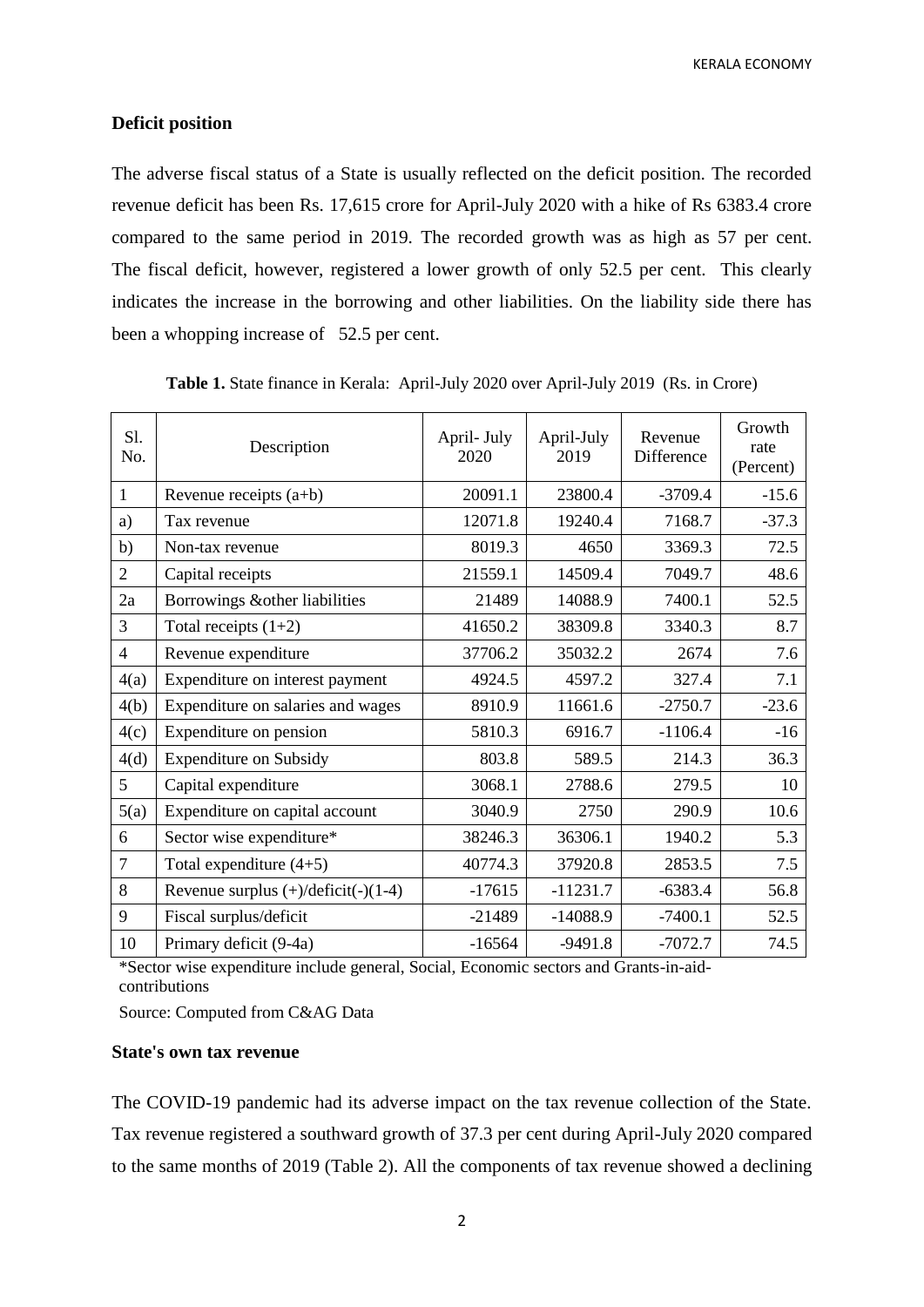trend with GST collection contracting to Rs. 4779.3 crore from Rs. 7342.1 crore. A concomitant slump in revenue is also evident in the share of central taxes during the same period (Table 2).

| Sl.<br>No.     | Description                    | April- July<br>2020 | April-July<br>2019 | Revenue<br>Difference | Growth rate<br>(Percent) |
|----------------|--------------------------------|---------------------|--------------------|-----------------------|--------------------------|
| 1              | Goods and Service<br>Tax(SGST) | 4779.3              | 7342.1             | $-2562.9$             | $-34.9$                  |
| 2              | Taxes on sales, Trade etc      | 3084.6              | 5724.4             | $-2639.8$             | $-46.1$                  |
| 3              | Stamps and registration fees   | 633.5               | 1173.6             | $-540.2$              | $-46$                    |
| $\overline{4}$ | Land revenue                   | 142.1               | 109.8              | 32.3                  | 29.4                     |
| 5              | State excise duties            | 576.7               | 756.9              | $-180.2$              | $-23.8$                  |
| 6              | Other taxes and duties         | 581.7               | 1341.8             | $-760$                | $-56.6$                  |
| $\overline{7}$ | State's share of Union taxes   | 2273.9              | 2791.8             | $-517.9$              | $-18.6$                  |
| 8              | Total Tax revenue              | 12071.8             | 19240.4            | -7168.7               | $-37.3$                  |

**Table 2.** Tax revenue in Kerala April-July 2020 over April-July 2019 (Rs. in Crore)

Source: Computed from C&AG Data

# **Tamil Nadu compared**

It is contextual to analyse the state of our state finance with the neighbouring state that accounts for about one third of the Rs 1.5 trillion worth of goods we import from other states (Sushil Khanna, 2020). The quarterly comparison of State finance of Kerala and Tami Nadu is presented in Table 3.

| Sl.<br>No.     | Description                    | Recorded<br>difference<br>in Kerala | Growth<br>rate in<br>Kerala<br>(Percent) | Recorded<br>difference<br>in TN | Growth<br>rate in TN<br>(Percent) |
|----------------|--------------------------------|-------------------------------------|------------------------------------------|---------------------------------|-----------------------------------|
| 1              | Revenue receipts $(a+b)$       | $-5715$                             | $-30$                                    | $-8838.5$                       | $-23.2$                           |
| a)             | Tax revenue                    | $-8008.6$                           | $-51.5$                                  | $-14368.8$                      | $-46.3$                           |
| b)             | Non tax revenue                | 2293.6                              | 65.5                                     | 5530.3                          | 79.1                              |
| 2              | Capital receipts               | 10570.6                             | 112.1                                    | 9013.1                          | 87.1                              |
| 2a             | Borrowings & other liabilities | 10578.6                             | 112.9                                    | 9075.4                          | 89.4                              |
| 3              | Total receipts $(1+2)$         | 4855.6                              | 17.1                                     | 154.6                           | 0.3                               |
| $\overline{4}$ | Revenue expenditure            | 4162.3                              | 15.9                                     | 1095.6                          | 2.4                               |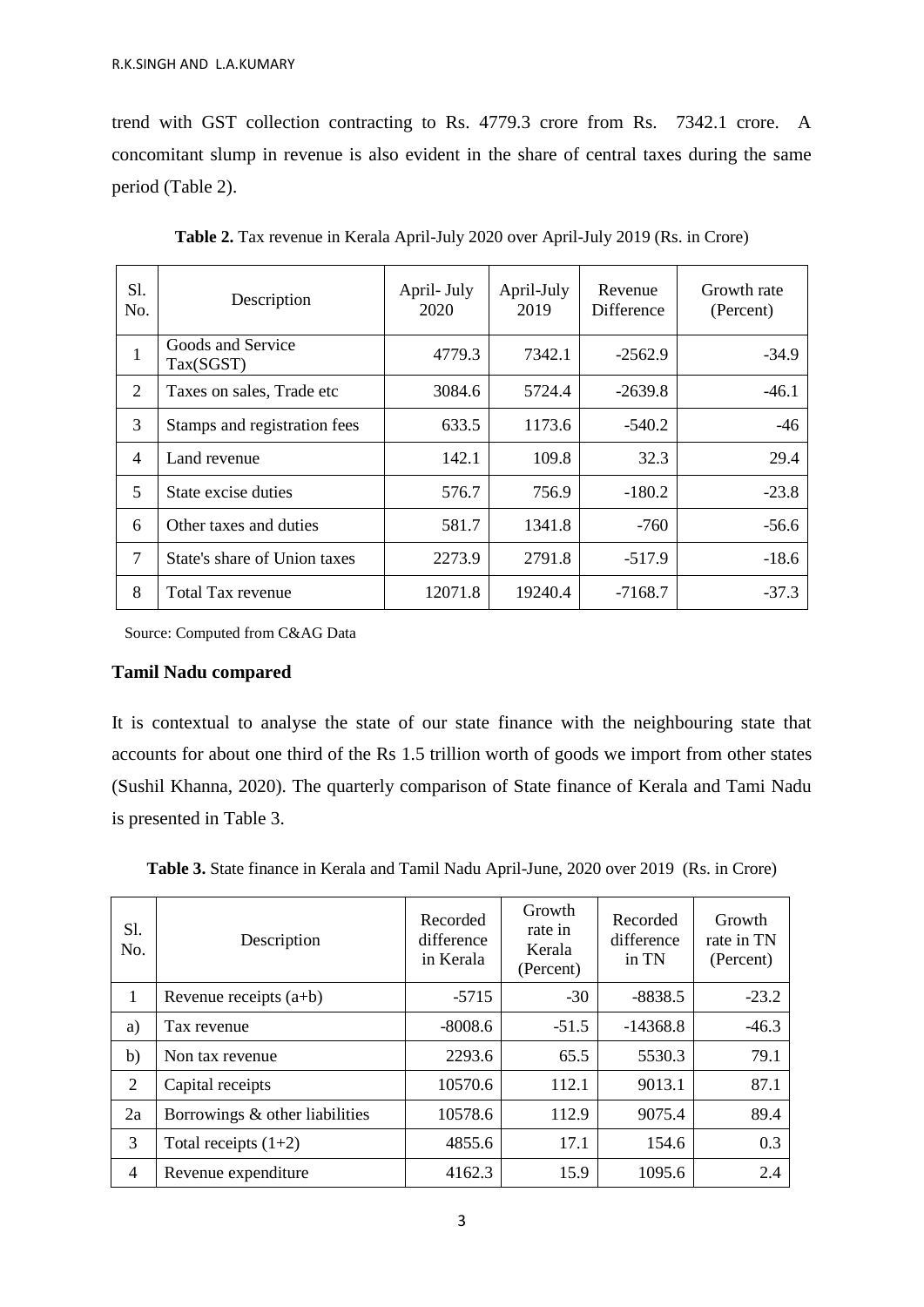| S1.<br>No.     | Description                                    | Recorded<br>difference<br>in Kerala | Growth<br>rate in<br>Kerala<br>(Percent) | Recorded<br>difference<br>in TN | Growth<br>rate in TN<br>(Percent) |
|----------------|------------------------------------------------|-------------------------------------|------------------------------------------|---------------------------------|-----------------------------------|
| 4(a)           | Expenditure on interest payment                | 173.6                               | 4.9                                      | 1026.1                          | 15.9                              |
| 4(b)           | Expenditure on salaries and<br>wages           | $-1976.7$                           | $-22.3$                                  | <b>NA</b>                       | <b>NA</b>                         |
| 4(c)           | Expenditure on pension                         | $-908.7$                            | $-17.8$                                  | $-624.9$                        | $-7.2$                            |
| 4(d)           | Expenditure on subsidy                         | 321                                 | 66.7                                     | <b>NA</b>                       | <b>NA</b>                         |
| 5              | Capital expenditure                            | 429.5                               | 21.8                                     | $-1089.9$                       | $-36.8$                           |
| 5(a)           | Expenditure on capital account                 | 439.2                               | 22.7                                     | $-1089.9$                       | $-36.8$                           |
| 6              | Sector wise expenditure*                       | 3454.4                              | 12.7                                     | 5.6                             | 0.01                              |
| $\overline{7}$ | Total expenditure $(4+5)$                      | 4591.8                              | 16.3                                     | 5.6                             | 0.01                              |
| 8              | Revenue surplus $(+)/$ deficit $(-)(1 -$<br>4) | $-9877.3$                           | $-138.9$                                 | $-9934.1$                       | $-135.4$                          |
| 9              | Fiscal surplus/deficit                         | $-10578.6$                          | $-112.9$                                 | $-9075.4$                       | $-89.4$                           |
| 10             | Primary deficit (9-4a)                         | $-10404.9$                          | $-177.7$                                 | $-8049.4$                       | $-215.9$                          |

\*Sector wise expenditure include general, Social, Economic sectors and Grants-in-aid-contributions Source: Computed from C&AG Data

It is evident from table 3 that the total revenue receipts recorded a negative growth of 30 per cent and 23.2 per cent in Kerala and Tami Nadu respectively. For Tamil Nadu the revenue receipts dropped by Rs 8838 crore in absolute terms indicating a - 23.2 per cent growth during the first quarter. The drop in revenue was Rs.5715 crore in the case of Kerala indicating a higher decline (30%) than Tamil Nadu. As a result, a sharp increase in the borrowing was recorded in both states; the recorded growth however, being higher in Kerala (112%) as compared to Tamil Nadu (89%).

Tax revenue in Tamil Nadu declined by 46 per cent while the corresponding decline was 51.5 per cent in Kerala during the first quarter of 2020-21. Non tax revenue registered a positive growth of 65.5 per cent and 79.1 per cent in Kerala and Tamil Nadu respectively. This could be due to the increase in grants in aid and other contributions from Central government.

Revenue expenditure growth in Kerala was around 16 per cent wherein Tamil Nadu it registered a growth rate of only 2.4 per cent. This clearly indicates Kerala's proactive interventions to save the lives and livelihood of people. The former through increased expenditure on health and the latter getting manifested in expenditure for social protection though enhanced pension and other means. Expenditure on interest payment increased 16 per cent in the case of Tamil Nadu where as in Kerala this went up by 4.9 per cent. It is also